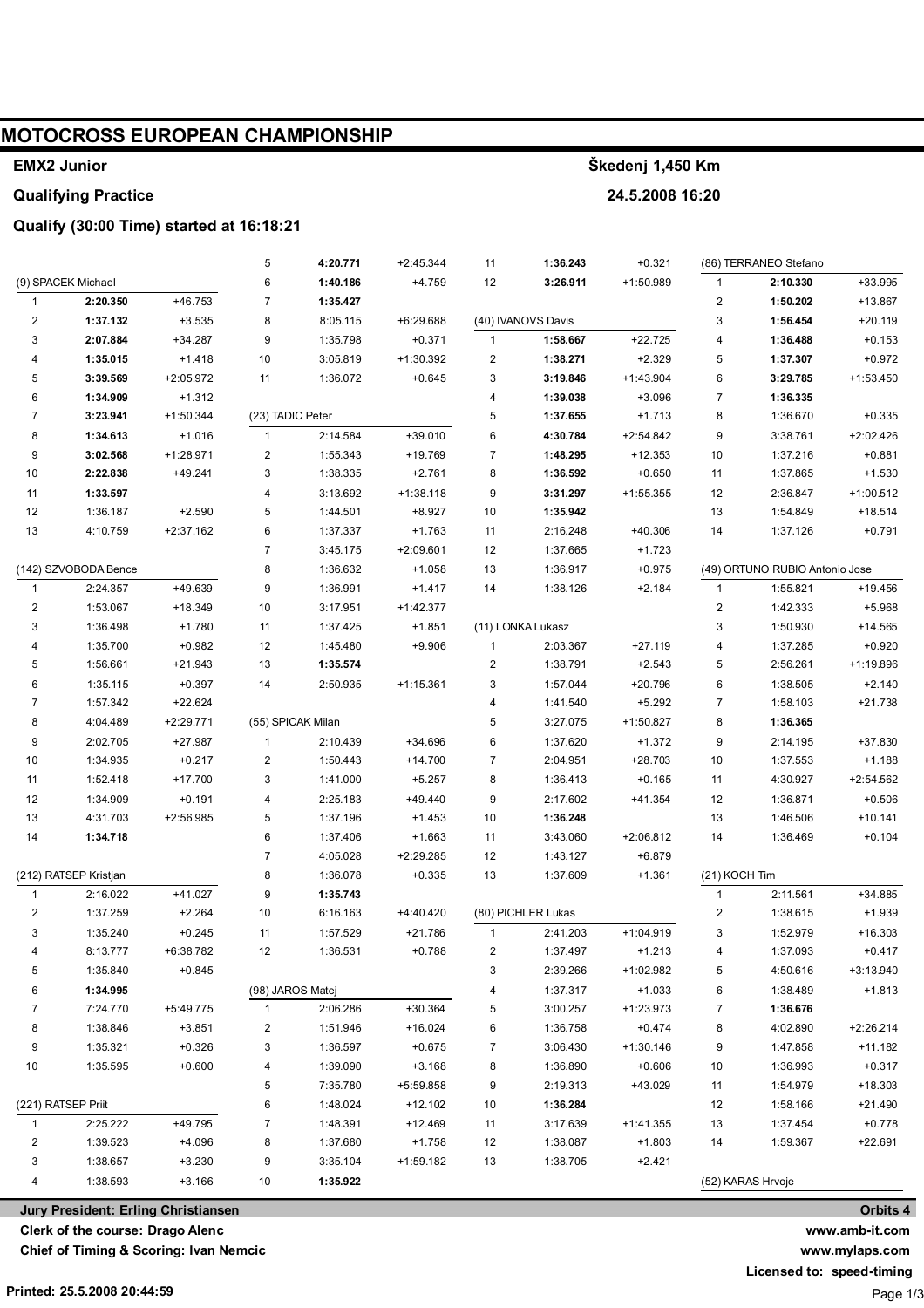## **MOTOCROSS EUROPEAN CHAMPIONSHIP**

#### **EMX2 Junior**

### **Qualifying Practice**

### Qualify (30:00 Time) started at 16:18:21

| $\mathbf{1}$              | 1:46.563 | $+9.605$                            | $\overline{7}$          | 1:40.230                   | $+1.808$    |                         |                        |             | 4              | 1:42.418                 | $+1.175$    |
|---------------------------|----------|-------------------------------------|-------------------------|----------------------------|-------------|-------------------------|------------------------|-------------|----------------|--------------------------|-------------|
| $\overline{\mathbf{c}}$   | 1:46.044 | $+9.086$                            | 8                       | 4:41.831                   | +3:03.409   |                         | (141) MOLNAR Aljosa    |             | 5              | 1:56.996                 | $+15.753$   |
| 3                         | 1:50.005 | $+13.047$                           | 9                       | 1:38.422                   |             | $\mathbf{1}$            | 1:52.768               | $+13.634$   | 6              | 1:43.129                 | $+1.886$    |
| 4                         | 1:37.360 | $+0.402$                            | 10                      | 3:26.180                   | $+1:47.758$ | $\overline{\mathbf{c}}$ | 1:39.134               |             | $\overline{7}$ | 1:44.173                 | $+2.930$    |
| 5                         | 2:34.578 | $+57.620$                           | 11                      | 1:39.040                   | $+0.618$    | 3                       | 1:41.271               | $+2.137$    | 8              | 3:10.346                 | $+1:29.103$ |
| 6                         | 2:02.382 | $+25.424$                           |                         |                            |             | 4                       | 1:43.176               | $+4.042$    | 9              | 1:41.380                 | $+0.137$    |
| $\overline{7}$            | 2:10.159 | $+33.201$                           | (139) BELE Borut        |                            |             | 5                       | 1:39.542               | $+0.408$    | 10             | 1:41.243                 |             |
| 8                         | 1:37.996 | $+1.038$                            | $\mathbf{1}$            | 1:56.482                   | $+18.056$   | 6                       | 6:54.459               | $+5:15.325$ | 11             | 2:25.183                 | +43.940     |
| 9                         | 7:54.509 | +6:17.551                           | $\overline{\mathbf{c}}$ | 1:39.837                   | $+1.411$    | $\overline{7}$          | 1:40.561               | $+1.427$    | 12             | 1:42.627                 | $+1.384$    |
| 10                        | 1:36.958 |                                     | 3                       | 1:53.529                   | $+15.103$   | 8                       | 1:41.873               | $+2.739$    | 13             | 2:30.928                 | +49.685     |
| 11                        | 1:38.006 | $+1.048$                            | 4                       | 1:39.397                   | $+0.971$    | 9                       | 1:40.264               | $+1.130$    |                |                          |             |
|                           |          |                                     | 5                       | 3:43.754                   | +2:05.328   | 10                      | 1:39.898               | $+0.764$    |                | (29) KURENNOV Konstantin |             |
| (110) PARK Andre          |          |                                     | 6                       | 1:52.102                   | +13.676     | 11                      | 3:10.510               | $+1:31.376$ | $\mathbf{1}$   | 2:16.135                 | $+34.674$   |
| $\mathbf{1}$              | 2:23.732 | $+45.545$                           | $\overline{7}$          | 1:39.552                   | $+1.126$    | 12                      | 1:42.267               | $+3.133$    | $\overline{c}$ | 1:45.839                 | $+4.378$    |
| $\overline{\mathbf{c}}$   | 1:40.528 | $+2.341$                            | 8                       | 1:39.521                   | $+1.095$    | 13                      | 1:42.534               | $+3.400$    | 3              | 1:59.272                 | $+17.811$   |
| 3                         | 2:16.379 | $+38.192$                           | 9                       | 4:42.335                   | +3:03.909   | 14                      | 1:39.309               | $+0.175$    | 4              | 1:43.226                 | $+1.765$    |
| 4                         | 1:51.016 | $+12.829$                           | 10                      | 1:39.917                   | $+1.491$    |                         |                        |             | 5              | 2:02.150                 | +20.689     |
| 5                         | 1:49.097 | $+10.910$                           | 11                      | 1:50.527                   | $+12.101$   | (74) KAURIT Ardo        |                        |             | 6              | 3:04.791                 | +1:23.330   |
| 6                         | 1:49.033 | $+10.846$                           | 12                      | 1:38.426                   |             | $\mathbf{1}$            | 1:53.508               | +13.635     | $\overline{7}$ | 1:43.290                 | $+1.829$    |
| $\overline{7}$            | 4:07.007 | +2:28.820                           | 13                      | 2:16.946                   | +38.520     | $\overline{\mathbf{c}}$ | 3:06.411               | $+1:26.538$ | 8              | 1:44.554                 | $+3.093$    |
| 8                         | 1:38.795 | $+0.608$                            | 14                      | 1:38.772                   | $+0.346$    | 3                       | 7:57.848               | $+6:17.975$ | 9              | 4:03.603                 | $+2:22.142$ |
| 9                         | 3:53.541 | $+2:15.354$                         |                         |                            |             | 4                       | 1:40.045               | $+0.172$    | 10             | 1:43.062                 | $+1.601$    |
| 10                        | 1:38.187 |                                     |                         | (197) VAN DEN BOGAERT Mike |             | 5                       | 4:49.068               | $+3:09.195$ | 11             | 2:10.434                 | +28.973     |
| 11                        | 4:52.690 | $+3:14.503$                         | $\mathbf{1}$            | 2:26.088                   | $+47.320$   | 6                       | 1:39.873               |             | 12             | 1:41.461                 |             |
| 12                        | 1:38.430 | $+0.243$                            | $\overline{\mathbf{c}}$ | 1:50.831                   | $+12.063$   | $\overline{7}$          | 4:41.797               | +3:01.924   | 13             | 3:13.977                 | $+1:32.516$ |
|                           |          |                                     | 3                       | 1:42.463                   | $+3.695$    |                         |                        |             |                |                          |             |
| (61) VERGOV Dimitar       |          |                                     | 4                       | 1:40.678                   | $+1.910$    |                         | (129) SCHLAUER Patrick |             |                | (134) CHRISTANDL Raphael |             |
| $\mathbf{1}$              | 2:03.460 | $+25.225$                           | 5                       | 6:00.696                   | +4:21.928   | $\mathbf{1}$            | 1:57.053               | $+16.797$   | $\mathbf{1}$   | 2:05.179                 | $+23.194$   |
| 2                         | 1:45.796 | $+7.561$                            | 6                       | 1:39.326                   | $+0.558$    | $\overline{\mathbf{c}}$ | 1:44.376               | $+4.120$    | $\overline{c}$ | 1:42.118                 | $+0.133$    |
| 3                         | 1:39.536 | $+1.301$                            | $\overline{7}$          | 1:40.169                   | $+1.401$    | 3                       | 1:49.025               | $+8.769$    | 3              | 2:45.655                 | +1:03.670   |
| 4                         | 1:39.753 | $+1.518$                            | 8                       | 1:40.619                   | $+1.851$    | 4                       | 1:41.865               | $+1.609$    | 4              | 1:41.985                 |             |
| 5                         | 2:01.376 | $+23.141$                           | 9                       | 4:51.667                   | +3:12.899   | 5                       | 1:42.526               | $+2.270$    | 5              | 4:32.269                 | +2:50.284   |
| 6                         | 1:40.311 | $+2.076$                            | 10                      | 1:38.768                   |             | 6                       | 1:40.855               | $+0.599$    | 6              | 4:46.819                 | +3:04.834   |
| $\overline{7}$            | 1:40.679 | $+2.444$                            | 11                      | 1:39.008                   | $+0.240$    | $\overline{7}$          | 1:49.998               | $+9.742$    | $\overline{7}$ | 9:20.974                 | +7:38.989   |
| 8                         | 4:28.931 | +2:50.696                           |                         |                            |             | 8                       | 1:55.680               | $+15.424$   | 8              | 1:43.136                 | $+1.151$    |
| 9                         | 1:38.235 |                                     | (138) USAJ Deni         |                            |             | 9                       | 1:40.256               |             |                |                          |             |
| 10                        | 1:40.460 | $+2.225$                            | 1                       | 1:57.118                   | $+18.283$   | 10                      | 1:49.687               | $+9.431$    |                | (140) ZVER Dejan         |             |
| 11                        | 3:58.949 | $+2:20.714$                         | 2                       | 1:50.219                   | +11.384     | 11                      | 1:43.156               | $+2.900$    | $\mathbf{1}$   | 2:29.496                 | $+46.467$   |
| 12                        | 1:39.636 | $+1.401$                            | 3                       | 1:40.943                   | $+2.108$    | 12                      | 1:41.140               | $+0.884$    | 2              | 1:56.864                 | $+13.835$   |
| 13                        | 1:56.301 | +18.066                             | 4                       | 1:56.966                   | $+18.131$   | 13                      | 1:54.821               | +14.565     | 3              | 1:55.272                 | $+12.243$   |
| 14                        | 1:39.973 | $+1.738$                            | 5                       | 1:38.835                   |             | 14                      | 1:43.020               | $+2.764$    | 4              | 1:46.486                 | $+3.457$    |
|                           |          |                                     | 6                       | 4:59.681                   | +3:20.846   | 15                      | 1:41.223               | $+0.967$    | 5              | 1:46.810                 | $+3.781$    |
| (222) VAN DEN HOORN Kevin |          |                                     | 7                       | 1:39.827                   | $+0.992$    | 16                      | 1:50.993               | $+10.737$   | 6              | 1:47.727                 | $+4.698$    |
| $\mathbf{1}$              | 2:21.988 | +43.566                             | 8                       | 3:28.480                   | $+1:49.645$ | 17                      | 1:40.534               | $+0.278$    | 7              | 2:51.173                 | $+1:08.144$ |
| 2                         | 1:46.740 | $+8.318$                            | 9                       | 1:40.758                   | $+1.923$    |                         |                        |             | 8              | 1:44.724                 | $+1.695$    |
| 3                         | 1:43.610 | $+5.188$                            | 10                      | 1:39.698                   | $+0.863$    |                         | (103) LIEBER Cedric    |             | 9              | 3:23.822                 | +1:40.793   |
| 4                         | 4:27.569 | +2:49.147                           | 11                      | 4:38.195                   | +2:59.360   | $\mathbf{1}$            | 1:52.305               | $+11.062$   | 10             | 1:43.029                 |             |
| 5                         | 1:40.239 | $+1.817$                            | 12                      | 1:39.629                   | $+0.794$    | 2                       | 1:44.220               | $+2.977$    | 11             | 1:43.714                 | $+0.685$    |
| 6                         | 4:32.263 | $+2:53.841$                         | 13                      | 1:44.549                   | $+5.714$    | 3                       | 2:00.212               | +18.969     | 12             | 1:43.525                 | $+0.496$    |
|                           |          | Jury President: Erling Christiansen |                         |                            |             |                         |                        |             |                |                          | Orbits 4    |

Jury President: Erling Christiansen

Clerk of the course: Drago Alenc

Chief of Timing & Scoring: Ivan Nemcic

www.mylaps.com Licensed to: speed-timing

www.amb-it.com

Page 2/3

# Škedenj 1,450 Km

24.5.2008 16:20